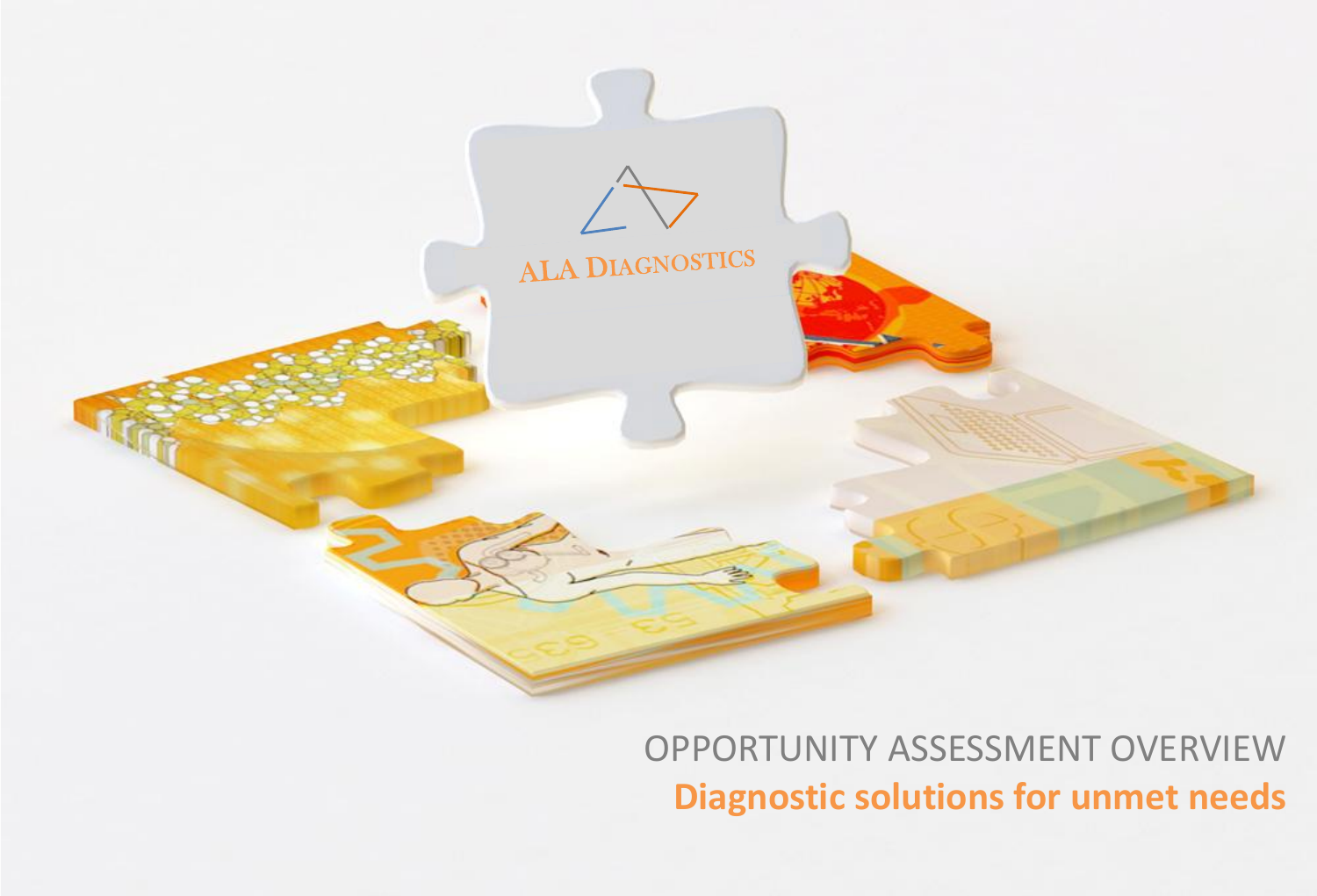

**70% of clinical decisions today directly depend on in vitro diagnostic tests**

**The overall market value of in vitro diagnosis was \$ 52 billon in 2017**

**of life Good diagnostic diagnostic diagnostic diagnostic diagnostic diagnostic diagnostic diagnostic diagnostic diagnostic diagnostic diagnostic diagnostic diagnostic diagnostic diagnosti** 

**Cost savings** **Treatment efficacy**

**Quality**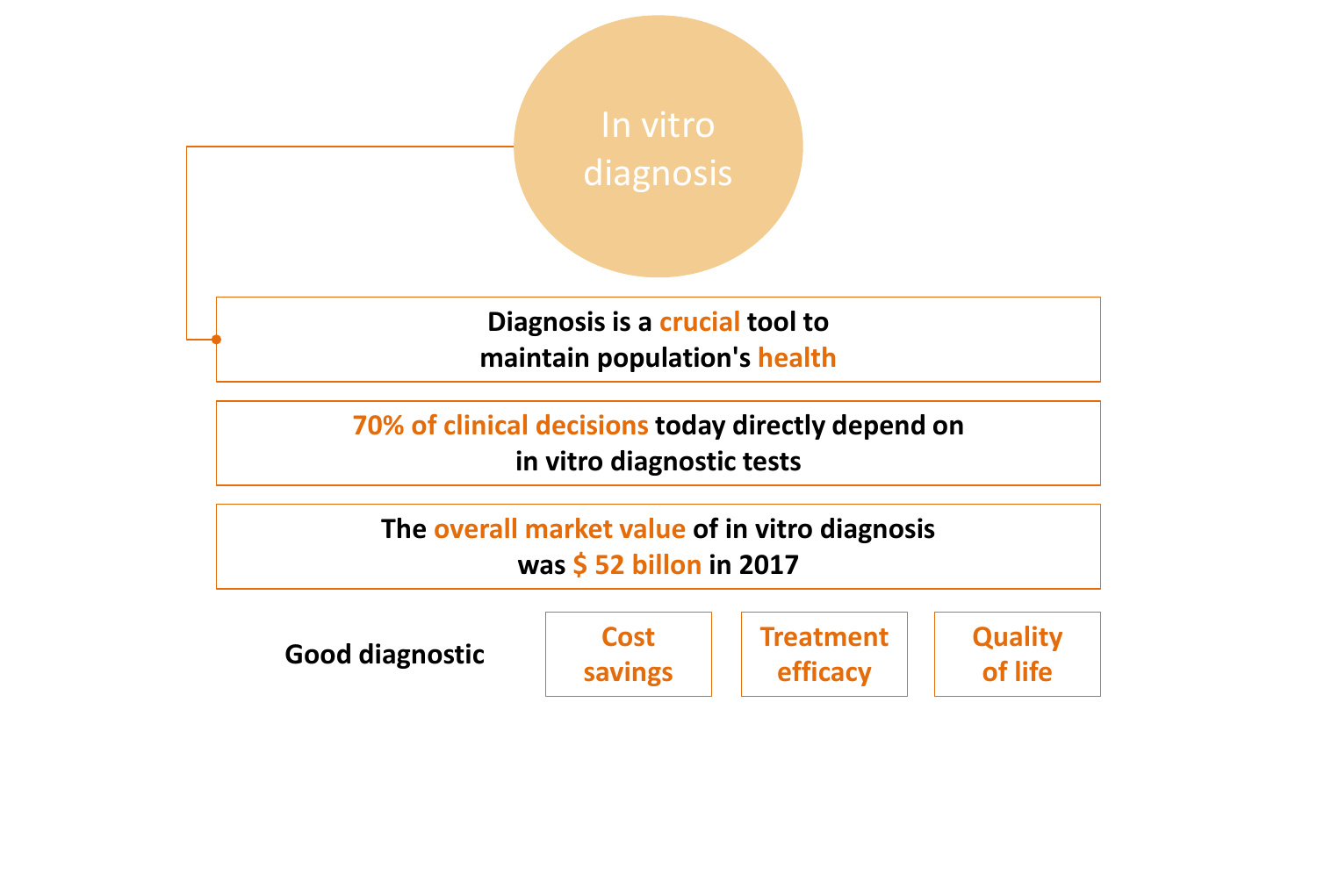### PIPELINE

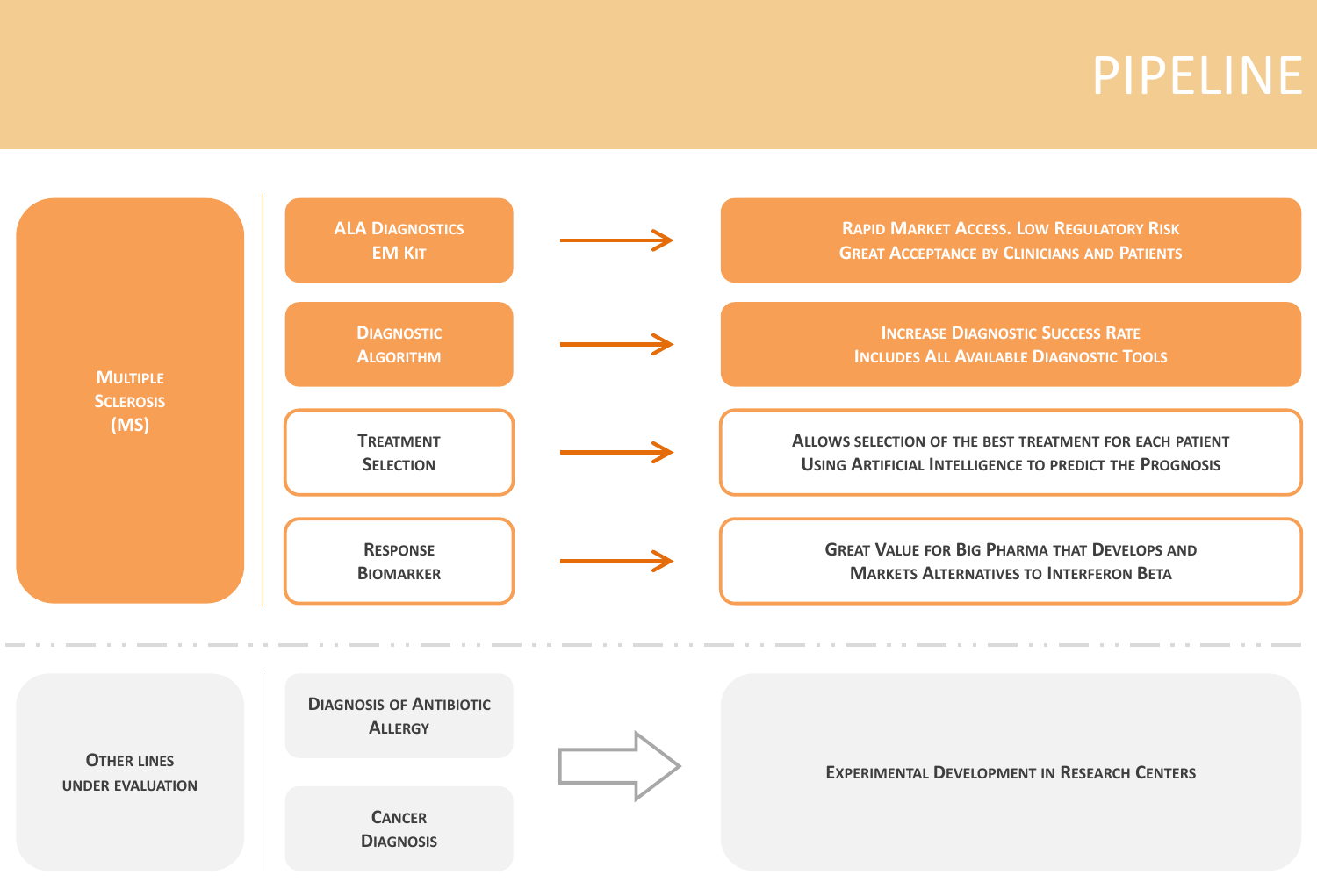# MULTIPLE SCLEROSIS METRICS



Source: Wallin, Mitchell T. "The prevalence of MS in the United States: A population-based estimate using health claims data." Neurology. February 2019. Neurology Journal Web. http://n.neurology.org/lookup/doi/10.1212/WNL.0000000000007035

Infographic © 2019 National Multiple Sclerosis Society. All Rights Reserved.

By applying a validated algorithm to multiple sets of surveillance health data, **researchers have shown a steady rise in MS prevalence in the US over the past 5 years**

Updated Atlas of MS shows over **2.8 million people worldwide have Multiple Sclerosis**

**Every 5 minutes**, someone, somewhere in the world is diagnosed with MS

Multiple Sclerosis is the **major cause of nontraumatic disability in young adults**

The estimated **cost** of MS is 22,800€ in mild, 37,100€ in moderate and **57,500€ in severe disease**

**MS misdiagnosis is common, near 20% of wrongly diagnosed cases in the USA**. In the absence of a highly specific biomarker for MS, misdiagnosis may not always be avoidable

**MS has a significant impact on patients' lives**. The QoL is diminished by the physical, emotional, and cognitive effects of MS, which interfere with the ability to work, pursue leisure activities, and carry on with normal life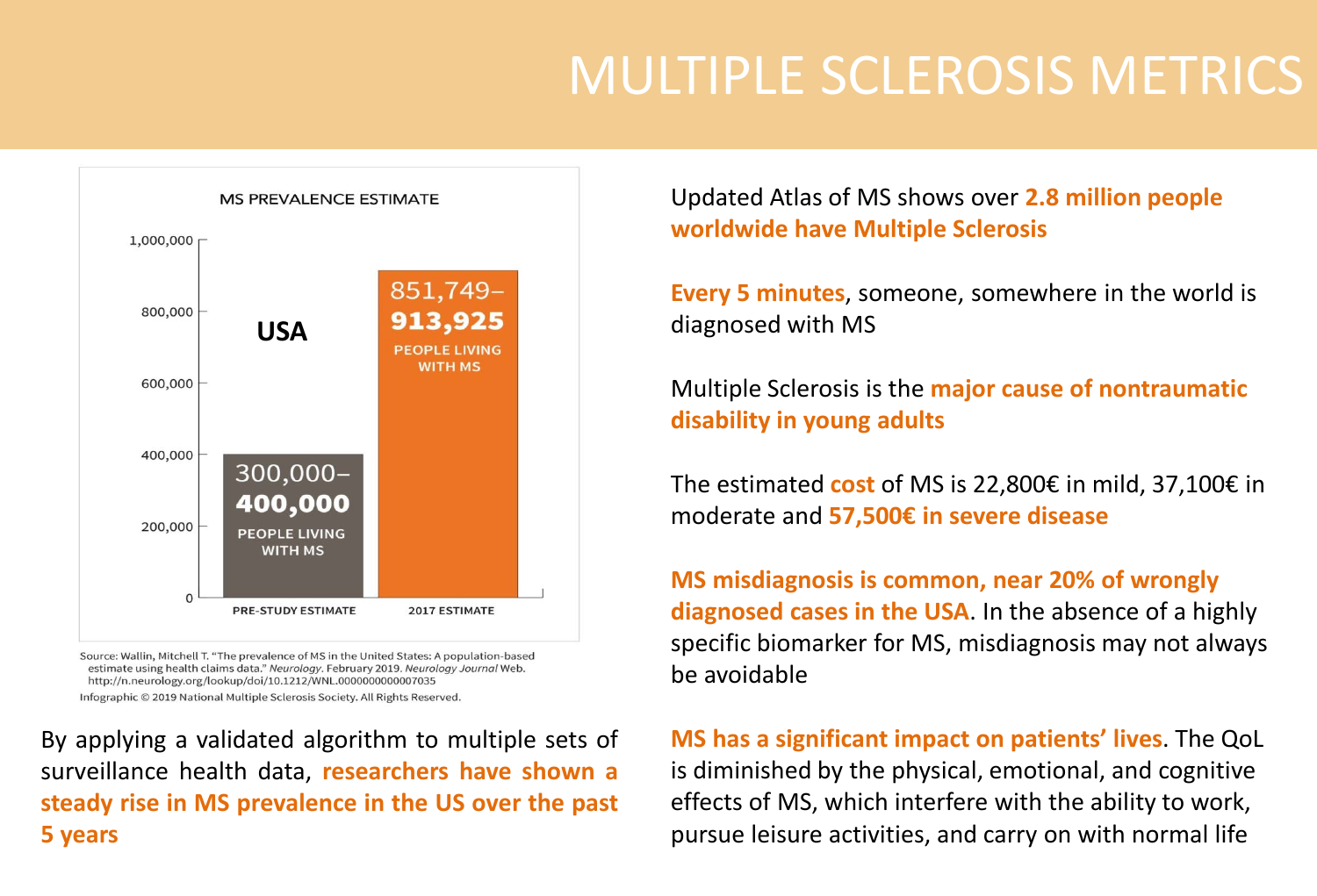## CURRENT DIAGNOSIS



#### **No specific tests for the diagnosis of Multiple Sclerosis exists**

Current diagnosis of Multiple Sclerosis is complex. It is based on clinical signs and symptoms, which leads to high variability and, therefore, misdiagnosis

It requires a battery of tests, none of them specific to MS which causes a result delay – which can be fatal – and a high cost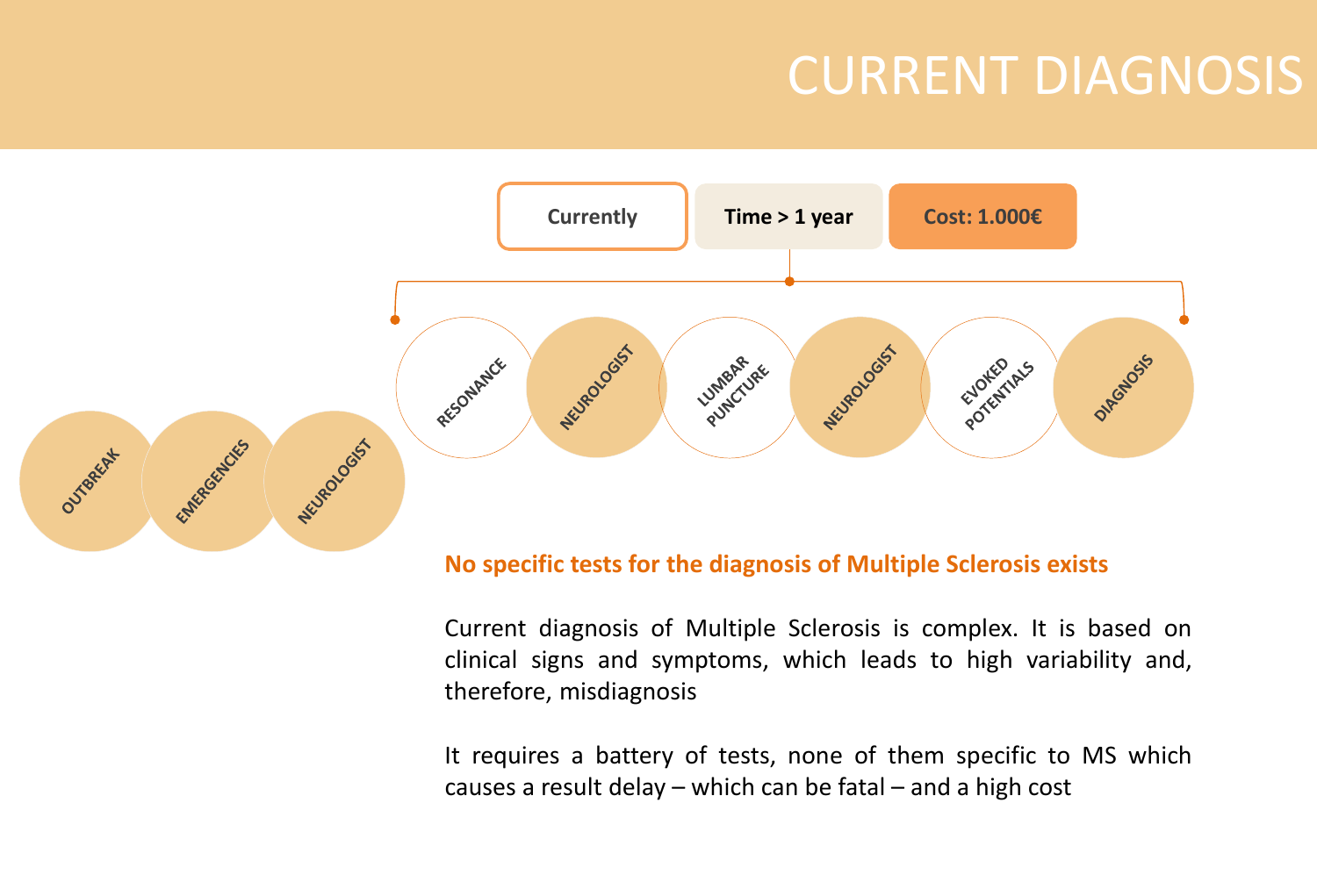

### ALA DIAGNOSTICS EM KIT

#### A BIOMARKER FOR THE DIAGNOSIS OF MULTIPLE SCLEROSIS IN BLOOD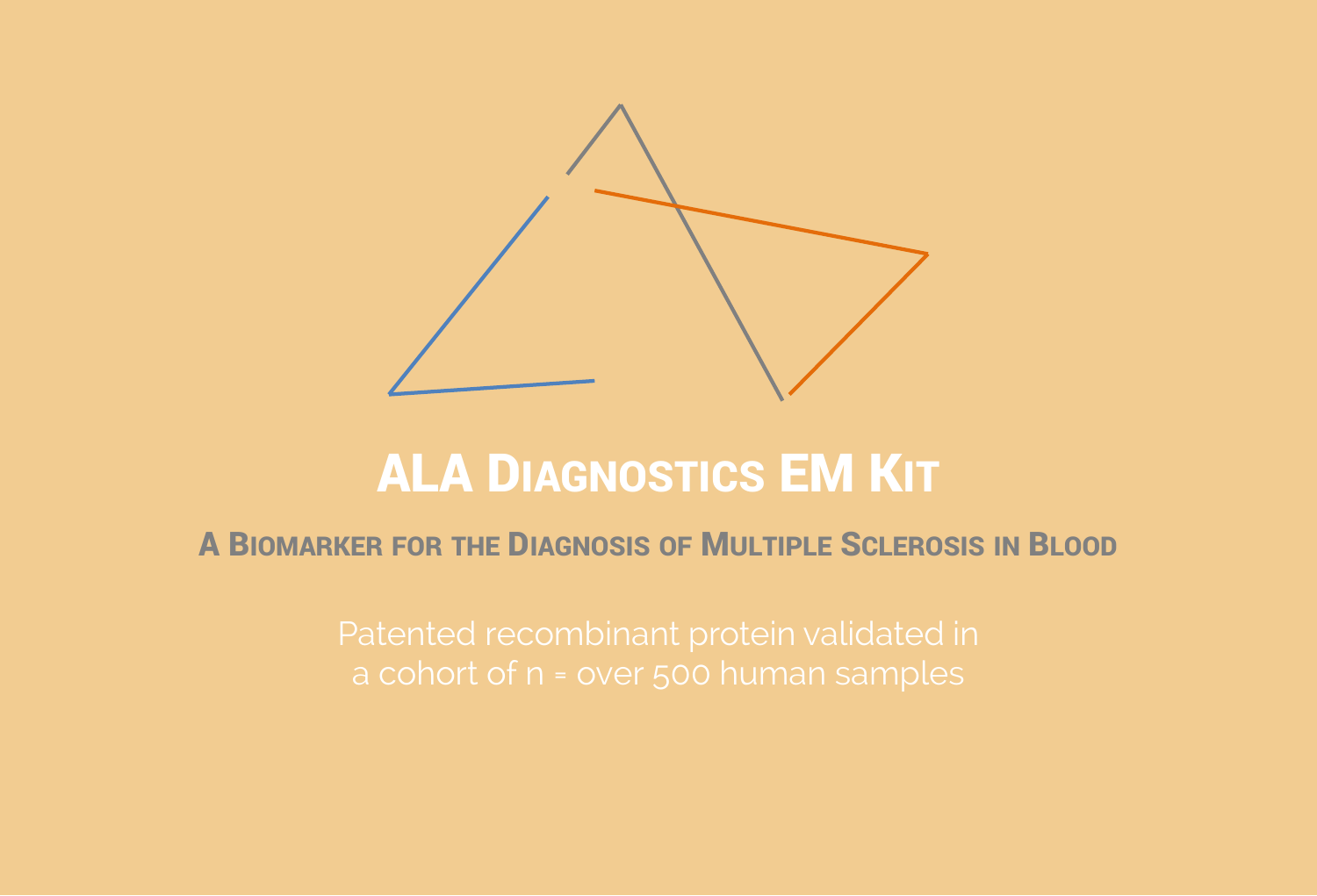### OUR BIOMARKER

#### OUR MOLECULE IS A HIGH VALUE CANDIDATE THAT HAS SHOWN A CLEAR **DIAGNOSIS POTENTIAL**

### **- 88% positive predictive value in a single blood test**





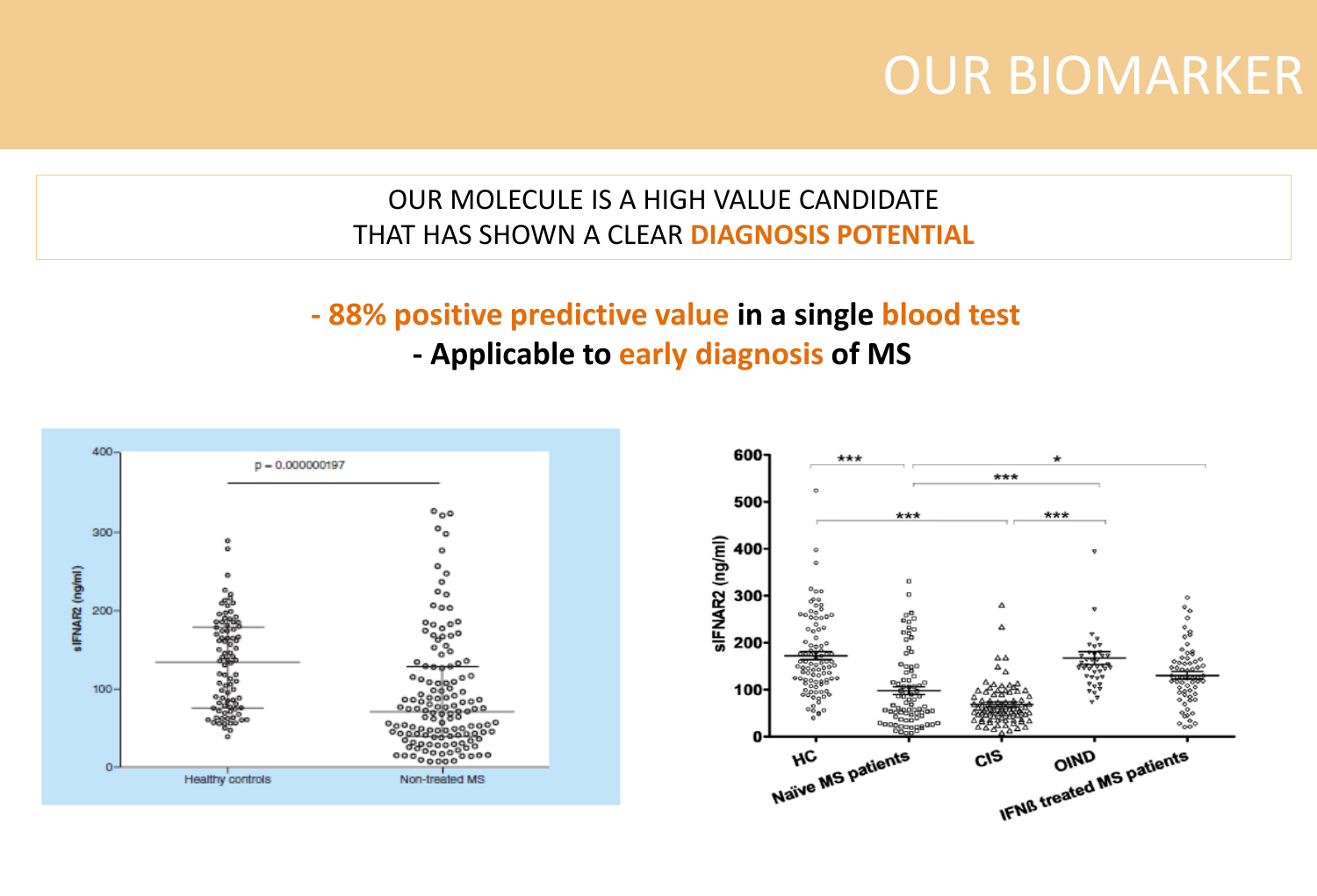# EMKIT vs CURRENT DIAGNOSIS



#### **Misdiagnosis represents an annual cost of more than €20.000M**

**Patients: 2.8M worldwide Misdiagnosis rate: 20% Average cost/patient/year: €39.000**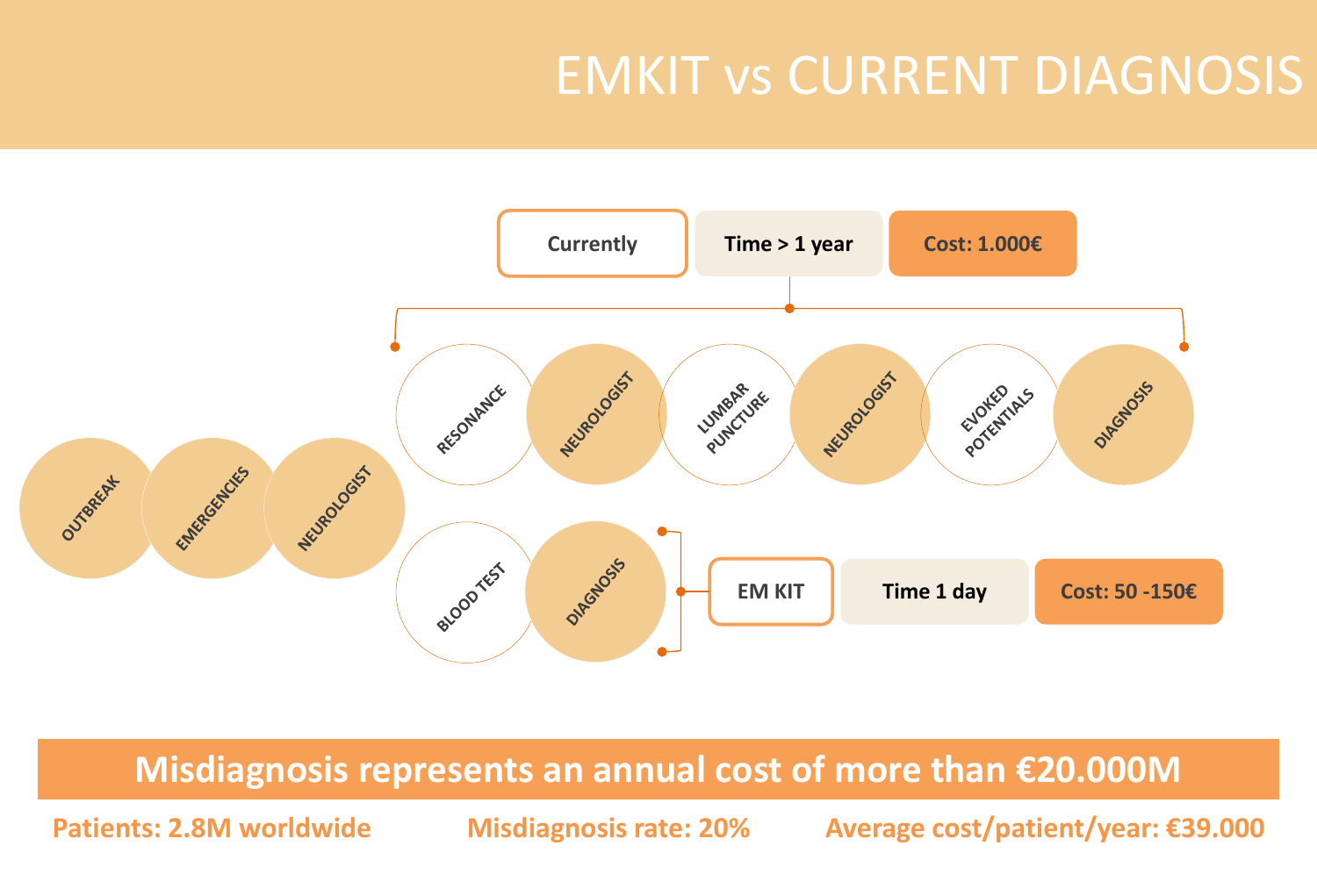### MARKET



#### **Potential market – Europe & USA – is based on**

Annual incidence of Multiple Sclerosis: patients referred to the specialist to confirm their diagnostic

Annual incidence of most common diseases related to misdiagnosis: there is a high incidence in other diseases with similar symptoms to MS that can lead to misdiagnosis

Moreover, there is a patient pool of misdiagnosed patients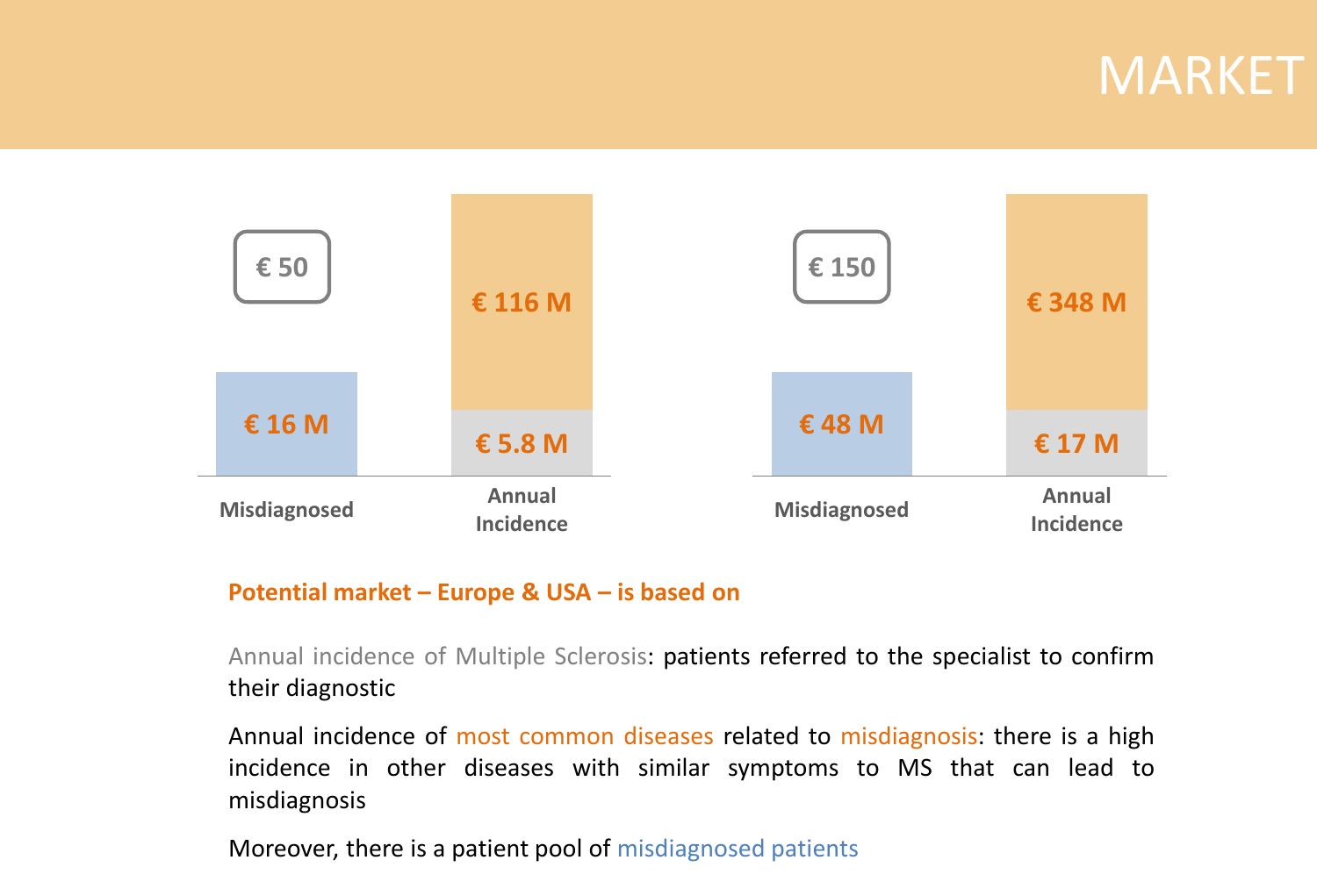### THE TEAM BEHIND

**José Ramón Montero (CEO). Pharmacist**. He has **14 years** of experience in the biotechnology market, performing functions related to the management of R+D+I projects, project feasibility analysis, business plan development, **business strategy and advising biotechnological start-ups**.

**Dr. Óscar Fernández (Clinical CSO). Clinical neurologist**. More than **40 years** experience. **Reference in the clinical diagnosis of Multiple Sclerosis**. He has participated in more than **100 clinical trials** related to Multiple Sclerosis. He is the inventor of the patents. He has published more than 200 articles in indexed journals.

**Dr. José Pavía (R&D CSO). Medicine Doctor**, **professor** and scientist at the Faculty of Medicine of the University of Malaga, in the area of **Pharmacology**. He has more than **30 years of research experience**. He is the inventor of patents. He has published more than 70 publications.

**María Moreno (Marketing).** Pharmacist. She has **15 years** of experience **in multinationals in the pharmaceutical sector**. She has led the **launch of products** in the pharmacy, parapharmacy and mass consumption channels.

**Dra. Itziar Ochotorena (R&D Teams).** She has **16 years** of experience in managing positions leading and **managing** private and public **biomedical research organizations**.

**Dra. Laura Obiols (Regulatory Affairs).** She has worked as a **research director at the European Commission**, has collaborated with the **WHO** and as a specialist at the Royal Pharmaceutical Society.

**Innovative Bioconsulting (R&D Projects).** Strategic consultancy focused on biotechnological market.

**With the support of Gustavo Fuster. European Patent Attorney** with CEIPI diploma of European Patent Litigation. Advisor.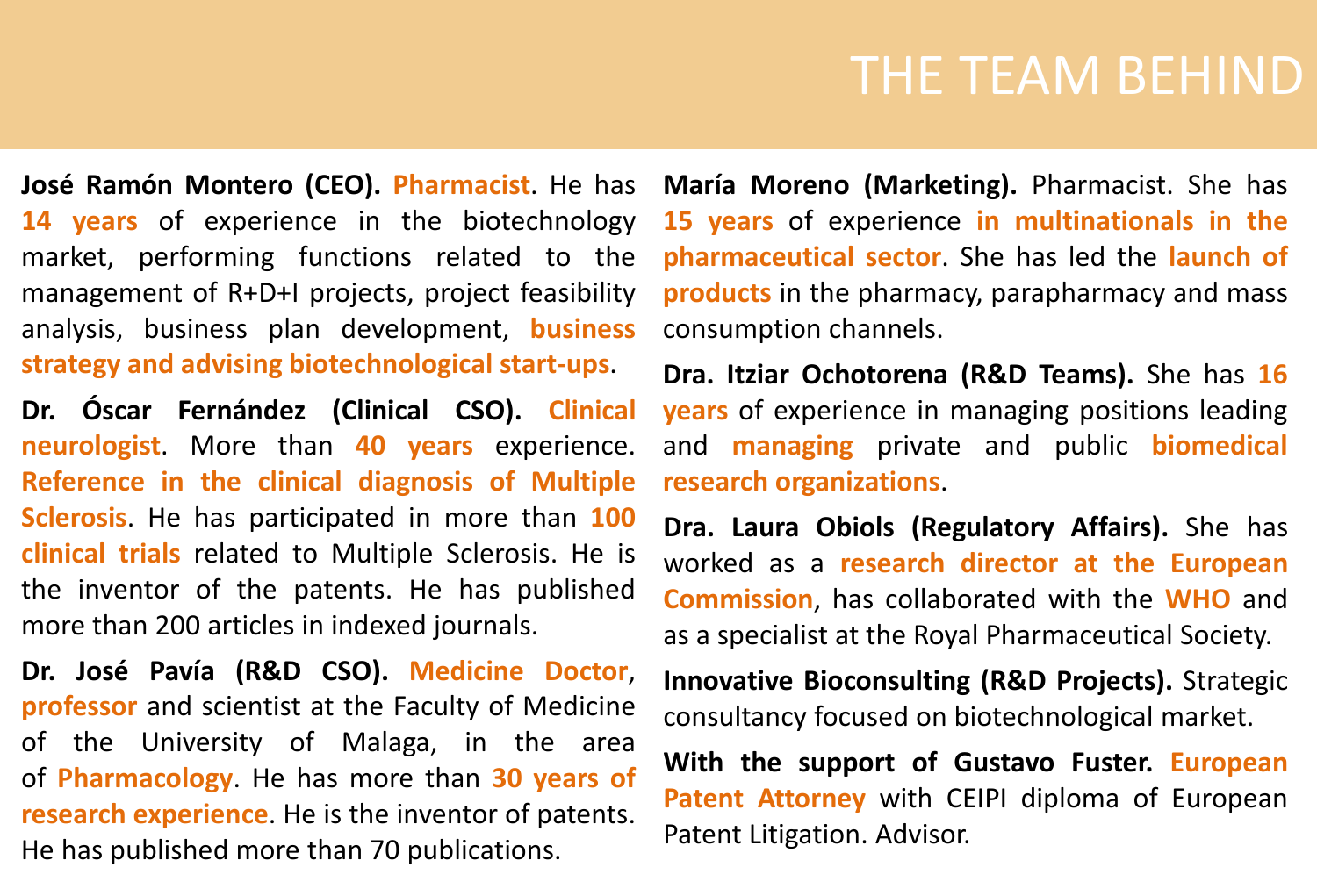### THE TEAM BEHIND

**Dr. Óscar Fernández**

#### **Clinical neurologist** with more than **40 years** of experience **in the diagnosis and treatment of Multiple Sclerosis**

#### **A reference in the clinical diagnosis of Multiple Sclerosis**

He has participated in **more than 100 clinical trials** related to Multiple Sclerosis, collaborating with **Bigpharma**

He has published **more than 200 articles** in MS related journals

#### **Close to the industry**

Dr. Óscar Fernández has advised and/or collaborated with:



#### **Close to doctors and patients**

Board Member of the **European Charcot Foundation**

Former President of the Board of Directors of the **Spanish Society of Neurology**

Former **Head of the Neurology Service** and former Director of the Institute of Clinical Neurosciences of the Carlos Haya University Hospital

Former President of the Medical Advisory Committee of the Spanish **Multiple Sclerosis Association** and of **Multiple Sclerosis Spain**

**Ethics Commission and Advisory Committees for the treatment of MS**, etc.